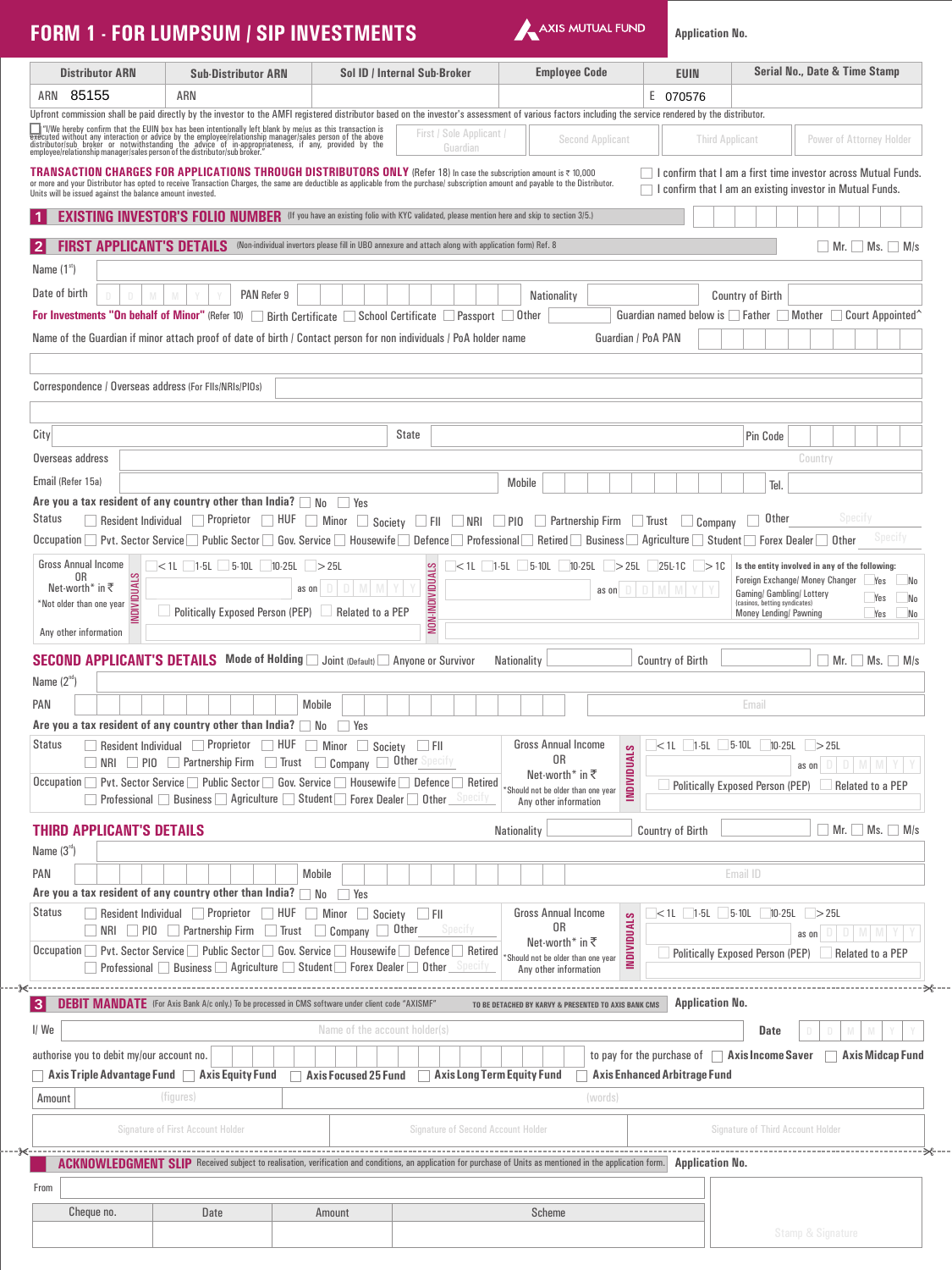| <b>Bank Name</b>                                                                                                                                                                                                                                                                                                                                                                                                                                                                                                                                                                                                                                                                                   |                         |          |                               |                                                                                           |                                                                                                                                                                                  |                 |                      |      |                                |                                                                         |                              |                      |                                            |                                                                                                                              |                                        |                 |
|----------------------------------------------------------------------------------------------------------------------------------------------------------------------------------------------------------------------------------------------------------------------------------------------------------------------------------------------------------------------------------------------------------------------------------------------------------------------------------------------------------------------------------------------------------------------------------------------------------------------------------------------------------------------------------------------------|-------------------------|----------|-------------------------------|-------------------------------------------------------------------------------------------|----------------------------------------------------------------------------------------------------------------------------------------------------------------------------------|-----------------|----------------------|------|--------------------------------|-------------------------------------------------------------------------|------------------------------|----------------------|--------------------------------------------|------------------------------------------------------------------------------------------------------------------------------|----------------------------------------|-----------------|
| Bank A/c No.                                                                                                                                                                                                                                                                                                                                                                                                                                                                                                                                                                                                                                                                                       |                         |          |                               |                                                                                           |                                                                                                                                                                                  |                 | Type                 |      |                                |                                                                         |                              |                      |                                            | $Current$ Savings $NRO$ NRE FCNR $O$ Others                                                                                  |                                        | Specify         |
| <b>Branch Name</b>                                                                                                                                                                                                                                                                                                                                                                                                                                                                                                                                                                                                                                                                                 |                         |          |                               |                                                                                           |                                                                                                                                                                                  | City            |                      |      |                                |                                                                         |                              |                      |                                            | Pin                                                                                                                          |                                        |                 |
| IFSC Code (11 digit)*                                                                                                                                                                                                                                                                                                                                                                                                                                                                                                                                                                                                                                                                              |                         |          |                               |                                                                                           | MICR Code (9 digit)*                                                                                                                                                             |                 |                      |      |                                |                                                                         |                              |                      |                                            | *Mentioned on your cheque leaf                                                                                               |                                        |                 |
| <b>INVESTMENT &amp; PAYMENT DETAILS</b><br>Payment type                                                                                                                                                                                                                                                                                                                                                                                                                                                                                                                                                                                                                                            |                         |          |                               | (Investors applying under Direct Plan must mention "Direct" against scheme name, refer 2) |                                                                                                                                                                                  |                 |                      |      |                                |                                                                         |                              |                      |                                            |                                                                                                                              |                                        |                 |
| Scheme                                                                                                                                                                                                                                                                                                                                                                                                                                                                                                                                                                                                                                                                                             | Non-Third Party Payment |          |                               | Third Party Payment (Please attach 'Third Party Payment Declaration Form')                |                                                                                                                                                                                  |                 |                      | Plan |                                |                                                                         |                              |                      |                                            | <b>Option</b> Dividend Frequency (Quarterly/ Half Yearly/ Annual)*                                                           |                                        |                 |
|                                                                                                                                                                                                                                                                                                                                                                                                                                                                                                                                                                                                                                                                                                    |                         |          |                               |                                                                                           |                                                                                                                                                                                  |                 |                      |      |                                |                                                                         |                              |                      |                                            |                                                                                                                              | *Applicable only for Axis Income Saver |                 |
| $\Box$ LUMP SUM (Fill 5A only)<br>5A LUMPSUM Do not submit SIP Auto Debit Form                                                                                                                                                                                                                                                                                                                                                                                                                                                                                                                                                                                                                     |                         |          | MICRO LUMP SUM (Fill 5A only) |                                                                                           | $\Box$ SIP AXIS BANK DEBIT MANDATE (Fill 5B)                                                                                                                                     |                 |                      |      |                                |                                                                         |                              |                      | $\Box$ SIP ELECTRONIC AUTO DEBIT (Fill 5B) |                                                                                                                              | $\Box$ MICRO SIP (Fill 5B)             |                 |
| Mode Cheque DD Axis Bank Debit Mandate (Please fill section 3.)                                                                                                                                                                                                                                                                                                                                                                                                                                                                                                                                                                                                                                    |                         |          |                               |                                                                                           |                                                                                                                                                                                  | Cheque / DD no. |                      |      |                                |                                                                         |                              |                      |                                            | Dated                                                                                                                        |                                        |                 |
| Amount (figures)                                                                                                                                                                                                                                                                                                                                                                                                                                                                                                                                                                                                                                                                                   |                         |          |                               | (words)                                                                                   |                                                                                                                                                                                  |                 |                      |      |                                |                                                                         |                              |                      |                                            |                                                                                                                              |                                        |                 |
| Pay-in A/c no.                                                                                                                                                                                                                                                                                                                                                                                                                                                                                                                                                                                                                                                                                     |                         |          |                               |                                                                                           |                                                                                                                                                                                  |                 |                      |      |                                |                                                                         |                              |                      |                                            |                                                                                                                              |                                        |                 |
| Account type                                                                                                                                                                                                                                                                                                                                                                                                                                                                                                                                                                                                                                                                                       |                         |          |                               | $\Box$ Savings $\Box$ NRO $\Box$ NRE $\Box$ Current $\Box$ FCNR $\Box$ Others             |                                                                                                                                                                                  | Specify         |                      |      | Drawn on bank /<br>branch name |                                                                         |                              |                      |                                            |                                                                                                                              |                                        |                 |
| <b>5B</b> SIP (For SIP through Electronic Auto Debit submit SIP Auto Debit (Form 2) with Form 1                                                                                                                                                                                                                                                                                                                                                                                                                                                                                                                                                                                                    |                         |          |                               |                                                                                           |                                                                                                                                                                                  |                 |                      |      |                                |                                                                         |                              |                      |                                            |                                                                                                                              |                                        |                 |
| Monthly SIP Amount (figure)                                                                                                                                                                                                                                                                                                                                                                                                                                                                                                                                                                                                                                                                        |                         |          |                               |                                                                                           | (words)                                                                                                                                                                          |                 |                      |      |                                |                                                                         |                              |                      |                                            |                                                                                                                              |                                        |                 |
| SIP frequency (tick $\checkmark$ any one) Monthly $\Box$ Yearly                                                                                                                                                                                                                                                                                                                                                                                                                                                                                                                                                                                                                                    |                         |          |                               |                                                                                           |                                                                                                                                                                                  |                 |                      |      |                                | Preferred Debit Date (Any date except 29th, 30th and 31 <sup>st</sup> ) | D                            |                      |                                            |                                                                                                                              |                                        |                 |
| $SIP$ period $\Box$ Till you instruct to discontinue or no. of installments                                                                                                                                                                                                                                                                                                                                                                                                                                                                                                                                                                                                                        |                         |          |                               |                                                                                           |                                                                                                                                                                                  |                 | (ref $12(h)$ )* from |      |                                | tď                                                                      |                              |                      |                                            | *Fill only if no. of installments have                                                                                       |                                        |                 |
| <b>First SIP Installment details</b>                                                                                                                                                                                                                                                                                                                                                                                                                                                                                                                                                                                                                                                               |                         |          | Drawn on bank / branch name   |                                                                                           |                                                                                                                                                                                  |                 |                      |      |                                |                                                                         |                              |                      |                                            | been specified, else leave blank.                                                                                            |                                        |                 |
| Mode $\Box$ Cheque / DD $\Box$ Axis Bank Debit Mandate (Please fill section 3.)                                                                                                                                                                                                                                                                                                                                                                                                                                                                                                                                                                                                                    |                         |          |                               |                                                                                           |                                                                                                                                                                                  | Cheque / DD no. |                      |      |                                |                                                                         |                              |                      |                                            | Dated                                                                                                                        | $\Box$<br>M                            |                 |
| SIP facility is not available for Axis Enhanced Arbitrage Fund                                                                                                                                                                                                                                                                                                                                                                                                                                                                                                                                                                                                                                     |                         |          |                               |                                                                                           |                                                                                                                                                                                  |                 |                      |      |                                |                                                                         |                              |                      |                                            |                                                                                                                              |                                        |                 |
| DEMAT ACCOUNT DETAILS OF FIRST / SOLE APPLICANT (Name should be as per the demat account. Refer 17)<br>Depository Participant (DP) Name                                                                                                                                                                                                                                                                                                                                                                                                                                                                                                                                                            |                         |          |                               |                                                                                           |                                                                                                                                                                                  |                 |                      |      | $\Box$ NSDL $\Box$ CDSL        |                                                                         |                              |                      |                                            |                                                                                                                              |                                        |                 |
|                                                                                                                                                                                                                                                                                                                                                                                                                                                                                                                                                                                                                                                                                                    |                         |          |                               |                                                                                           |                                                                                                                                                                                  |                 |                      |      |                                |                                                                         |                              |                      |                                            |                                                                                                                              |                                        |                 |
|                                                                                                                                                                                                                                                                                                                                                                                                                                                                                                                                                                                                                                                                                                    |                         |          |                               |                                                                                           |                                                                                                                                                                                  |                 |                      |      |                                |                                                                         |                              |                      |                                            |                                                                                                                              |                                        |                 |
| DP ID                                                                                                                                                                                                                                                                                                                                                                                                                                                                                                                                                                                                                                                                                              |                         |          |                               |                                                                                           |                                                                                                                                                                                  |                 | Beneficiary A/c No.  |      |                                |                                                                         |                              |                      |                                            |                                                                                                                              |                                        |                 |
| <b>NOMINATION DETAILS</b> (Refer 16)<br>Name<br>(Date of Birth if nominee is minor)                                                                                                                                                                                                                                                                                                                                                                                                                                                                                                                                                                                                                |                         |          |                               |                                                                                           | Address                                                                                                                                                                          |                 |                      |      |                                |                                                                         | (in case Nominee is a Minor) | <b>Guardian Name</b> |                                            |                                                                                                                              | Signature<br>(Guardian in case         | Allocation<br>₩ |
|                                                                                                                                                                                                                                                                                                                                                                                                                                                                                                                                                                                                                                                                                                    |                         |          |                               |                                                                                           |                                                                                                                                                                                  |                 |                      |      |                                |                                                                         |                              |                      |                                            |                                                                                                                              | Nominee is a Minor)                    |                 |
|                                                                                                                                                                                                                                                                                                                                                                                                                                                                                                                                                                                                                                                                                                    |                         |          |                               |                                                                                           |                                                                                                                                                                                  |                 |                      |      |                                |                                                                         |                              |                      |                                            |                                                                                                                              |                                        |                 |
|                                                                                                                                                                                                                                                                                                                                                                                                                                                                                                                                                                                                                                                                                                    |                         |          |                               |                                                                                           |                                                                                                                                                                                  |                 |                      |      |                                |                                                                         |                              |                      |                                            |                                                                                                                              |                                        |                 |
|                                                                                                                                                                                                                                                                                                                                                                                                                                                                                                                                                                                                                                                                                                    |                         |          |                               |                                                                                           |                                                                                                                                                                                  |                 |                      |      |                                |                                                                         |                              |                      |                                            |                                                                                                                              |                                        |                 |
|                                                                                                                                                                                                                                                                                                                                                                                                                                                                                                                                                                                                                                                                                                    |                         |          |                               |                                                                                           |                                                                                                                                                                                  |                 |                      |      |                                |                                                                         |                              |                      |                                            |                                                                                                                              |                                        |                 |
| Unit Holder's Signature<br>If you do not wish to nominate sign here.                                                                                                                                                                                                                                                                                                                                                                                                                                                                                                                                                                                                                               |                         | Guardian | First / Sole Applicant /      |                                                                                           | <b>Second Applicant</b>                                                                                                                                                          |                 |                      |      |                                | <b>Third Applicant</b>                                                  |                              |                      |                                            | <b>Power of Attorney Holder</b>                                                                                              |                                        | 0               |
| <b>DECLARATION AND SIGNATURE</b>                                                                                                                                                                                                                                                                                                                                                                                                                                                                                                                                                                                                                                                                   |                         |          |                               |                                                                                           |                                                                                                                                                                                  |                 |                      |      |                                |                                                                         |                              |                      |                                            |                                                                                                                              |                                        |                 |
| Having read and understood the content of the SID / SAI of the scheme, I/we hereby apply for units of the scheme. I have read and understood the terms, conditions, details, rules and regulations governing the scheme. I/We<br>through legitimate source only and does not involve designed for the purpose of the contravention of any Act, Rules, Regulations, Notifications or Directives of the provisions of the Income Tax Act, Anti Money Laundering L                                                                                                                                                                                                                                    |                         |          |                               |                                                                                           |                                                                                                                                                                                  |                 |                      |      |                                |                                                                         |                              |                      |                                            |                                                                                                                              |                                        |                 |
| enacted by the Government of India from time to time. I/we have not received nor have been induced by any rebate or gifts, directly or indirectly in making this investment. I/We confirm that the funds invested in the Schem<br>process is not completed by me/us to the satisfaction of the Mutual Fund, (I/we hereby authorize the Mutual Fund, it or edeem the funds invested in the Scheme, in favour of the applicant, at the applicable NAV prevailing o<br>with such funds that may be required by the law.) The ARN holder has disclosed to me/us all the commissions (trail commission or any other mode), payable to him for the different competing Schemes of various Mutual Funds a |                         |          |                               |                                                                                           |                                                                                                                                                                                  |                 |                      |      |                                |                                                                         |                              |                      |                                            |                                                                                                                              |                                        |                 |
| I/We confirm that I/We do not have any existing Micro SIP/Lumpsum investments which together with the current application will result in aggregate investments exceeding₹50,000 in a year (Applicable for Micro investment on<br>that I am/ we are Non Residents of Indian nationality/origin and that I/We have remitted funds from abroad through approved banking channels or from funds in my/ our Non Resident External / Non Resident Ordinary / FCNR acc<br>and correct.                                                                                                                                                                                                                    |                         |          |                               |                                                                                           |                                                                                                                                                                                  |                 |                      |      |                                |                                                                         |                              |                      |                                            |                                                                                                                              |                                        |                 |
|                                                                                                                                                                                                                                                                                                                                                                                                                                                                                                                                                                                                                                                                                                    |                         |          |                               |                                                                                           |                                                                                                                                                                                  |                 |                      |      |                                |                                                                         |                              |                      |                                            |                                                                                                                              |                                        |                 |
| First / Sole Applicant /                                                                                                                                                                                                                                                                                                                                                                                                                                                                                                                                                                                                                                                                           |                         |          |                               |                                                                                           |                                                                                                                                                                                  |                 |                      |      |                                |                                                                         |                              |                      |                                            |                                                                                                                              |                                        |                 |
| Guardian                                                                                                                                                                                                                                                                                                                                                                                                                                                                                                                                                                                                                                                                                           |                         |          |                               | <b>Second Applicant</b>                                                                   |                                                                                                                                                                                  |                 |                      |      | <b>Third Applicant</b>         |                                                                         |                              |                      |                                            | <b>Power of Attorney Holder</b>                                                                                              |                                        |                 |
| <b>QUICK CHECKLIST</b>                                                                                                                                                                                                                                                                                                                                                                                                                                                                                                                                                                                                                                                                             |                         |          |                               |                                                                                           |                                                                                                                                                                                  |                 |                      |      |                                |                                                                         |                              |                      |                                            |                                                                                                                              |                                        |                 |
| KYC acknowledgement letter (Compulsory for MICRO Investments)                                                                                                                                                                                                                                                                                                                                                                                                                                                                                                                                                                                                                                      |                         |          |                               | $\perp$                                                                                   | SIP Auto Debit Form for SIP investments                                                                                                                                          |                 |                      |      |                                |                                                                         |                              |                      |                                            |                                                                                                                              |                                        |                 |
| Self attested PAN card copy                                                                                                                                                                                                                                                                                                                                                                                                                                                                                                                                                                                                                                                                        |                         |          |                               |                                                                                           |                                                                                                                                                                                  |                 |                      |      |                                |                                                                         |                              |                      |                                            | Multiple Bank Accounts Registration form (if you want to register multiple bank accounts so that future payments can be made |                                        |                 |
| Email id and mobile number provided for online transaction facility                                                                                                                                                                                                                                                                                                                                                                                                                                                                                                                                                                                                                                |                         |          |                               |                                                                                           | from any of the accounts)                                                                                                                                                        |                 |                      |      |                                |                                                                         |                              |                      |                                            |                                                                                                                              |                                        |                 |
| Plan / Option name mentioned in addition to scheme name                                                                                                                                                                                                                                                                                                                                                                                                                                                                                                                                                                                                                                            |                         |          |                               |                                                                                           | Relationship proof between Guardian and Minor (if application is in the name of a Minor) attached<br>Additional documents attached for Third Party payments. Refer instructions. |                 |                      |      |                                |                                                                         |                              |                      |                                            |                                                                                                                              |                                        |                 |

| <b>I</b>                                                                                    |                                                                             | <b>Security</b>                                                                           | ö                                                                                                     |                                                  |
|---------------------------------------------------------------------------------------------|-----------------------------------------------------------------------------|-------------------------------------------------------------------------------------------|-------------------------------------------------------------------------------------------------------|--------------------------------------------------|
| Easylnyest<br>https://online.axismf.com<br>Invest online without any<br>prior registration. | EasyCall<br>1800 3000 3300<br>Buy / Sell units without<br>PINs or Passwords | <b>EasySMS</b><br>SMS HELP to 92120 10033<br>Transact and get folio<br>details on the on- | EasyApp<br>SMS EasyApp to 92120 10033<br>to download. Invest with ease<br>on your Android smartphone. | <b>Risk</b><br><b>Managed</b><br><b>Products</b> |
|                                                                                             |                                                                             | 'Buy' means purchase and 'Sell' means redemption of units of Axis Mutual Fund schemes.    |                                                                                                       |                                                  |